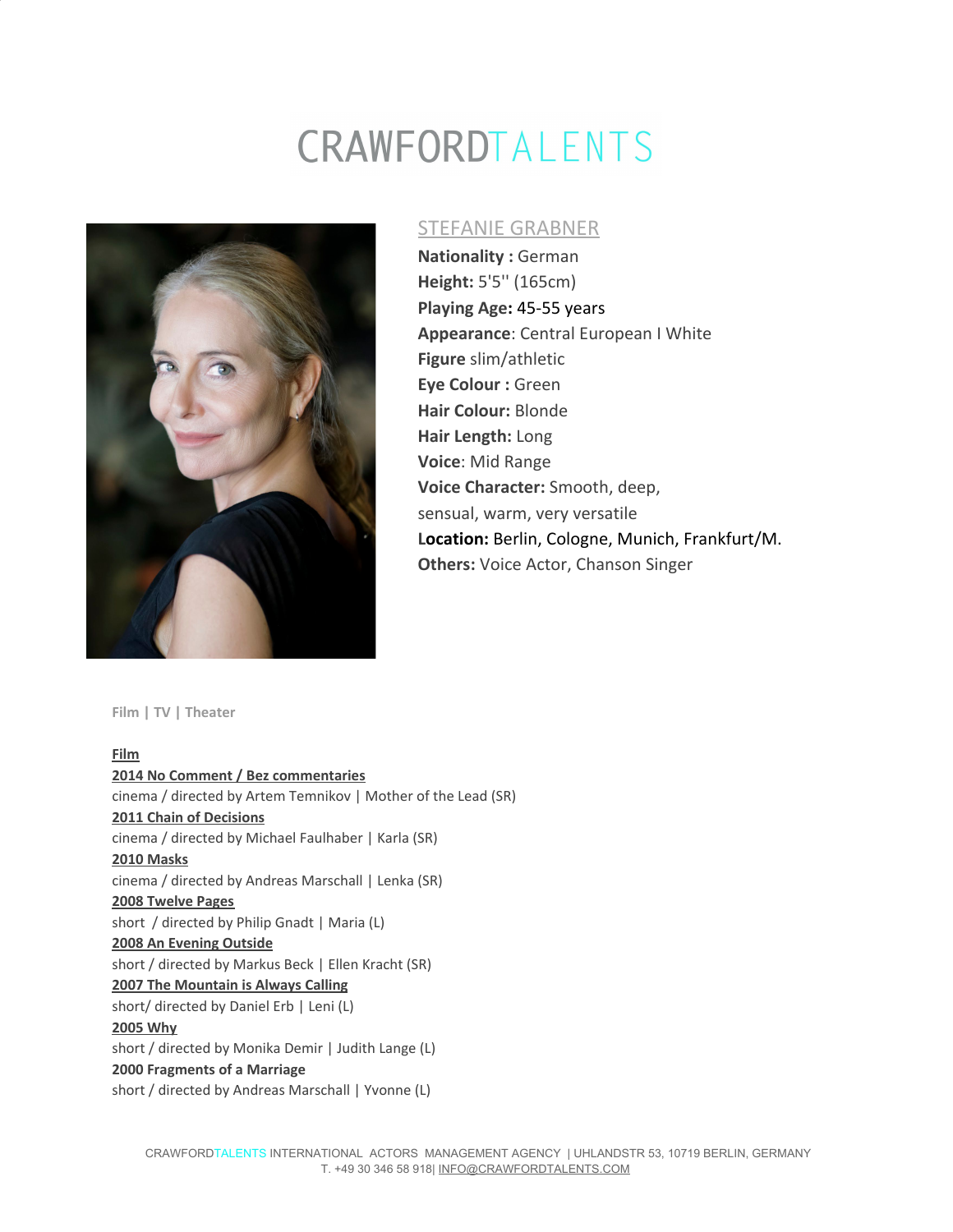**TV**

**2020 The Finellis (in planning)** directed by: Joris Hermans| Sybille Schaeffer (SR) **2013 Unter Uns (Among Us)** tv series, 45 episodes, directed by: various | Heike Wagner (GS) **2008 Klinik am Alex** tv series / directed by: Esther Wenger | Ute Theurich (SR) **2008 Lasko - Die Faust Gottes (Lasko - The Fist of God)** tv movie / directed by: Axel Sand | Journalist (SR) **2003 Marienhof** tv series / directed by: Didi Gassner | Mrs. Fiedler (SR) **2002 Die Wache** tv series / directed by: Peter Sämann | Irene Klemt (SR) **2002 Forbidden Love** tv series / directed by: Petra Clever | Susanne Schwerdtner **2001 Hausmeister Krause - Ordnung muss sein** tv series / 7 episodes, directed by: Geriet Schieske | Ms. Schröder (SR) **2001 Nesthocker - Familie zu verschenken** tv series / directed by: Christoph Klünker | Ms. Kötter (SR) **2001 Marienhof** tv series / directed by: Esther Wenger | Ms. Rüppert (SR) **1999 Bei aller Liebe** tv series / directed by: Wolfgang F. Hentschel | Golfer (SR) **1999 Bodyguard - Dein Leben in meiner Hand | Your Life in My Hand** tv movie / directed by: Wilhelm Engelhardt, Public Relations Manager (SR) **1998 Operation Phoenix - Jäger zwischen den Welten | Betweens Worlds** tv series / directed by: Peter Fratzscher | Dr. Brunnemann (SR) **1998 GZSZ | Good Times Bad Times** tv series / directed by: Mila Beck | Antje Fischbeck (SR) **1997 Gehetzt - Der Tod im Sucher | Live Shot** tv drama / directed by: Joe Coppoletta | Cherry (SR) **1997 Alle Zusammen - Jeder für sich | All Together - Every Man for Himself** tv series / directed by: Klaus Kemmler | Gisela Hillberg (SR) **1996 Faust - Powerslide** tv series / directed by: Mark Schlichter | Mother (SR) **1995 Ein flotter Dreier**

tv series / directed by: Berthold Mittermayr | Secretary (SR)

#### **1994 Die Wache | The Guard Station**

tv series / directed by: Bob Bladgen | Biker (SR)

#### **1993 Diese Drombuschs**

tv series / directed by: Michael Günther | Nurse (SR)

#### **1992 Großstadtrevier**

tv series / directed by: Jürgen Roland| Ines Fahrenkamp (GS)

#### **1991 Kein pflegeleichter Fall**

tv movie / directed by: Marcus Scholz | Ms. Wismut (SR)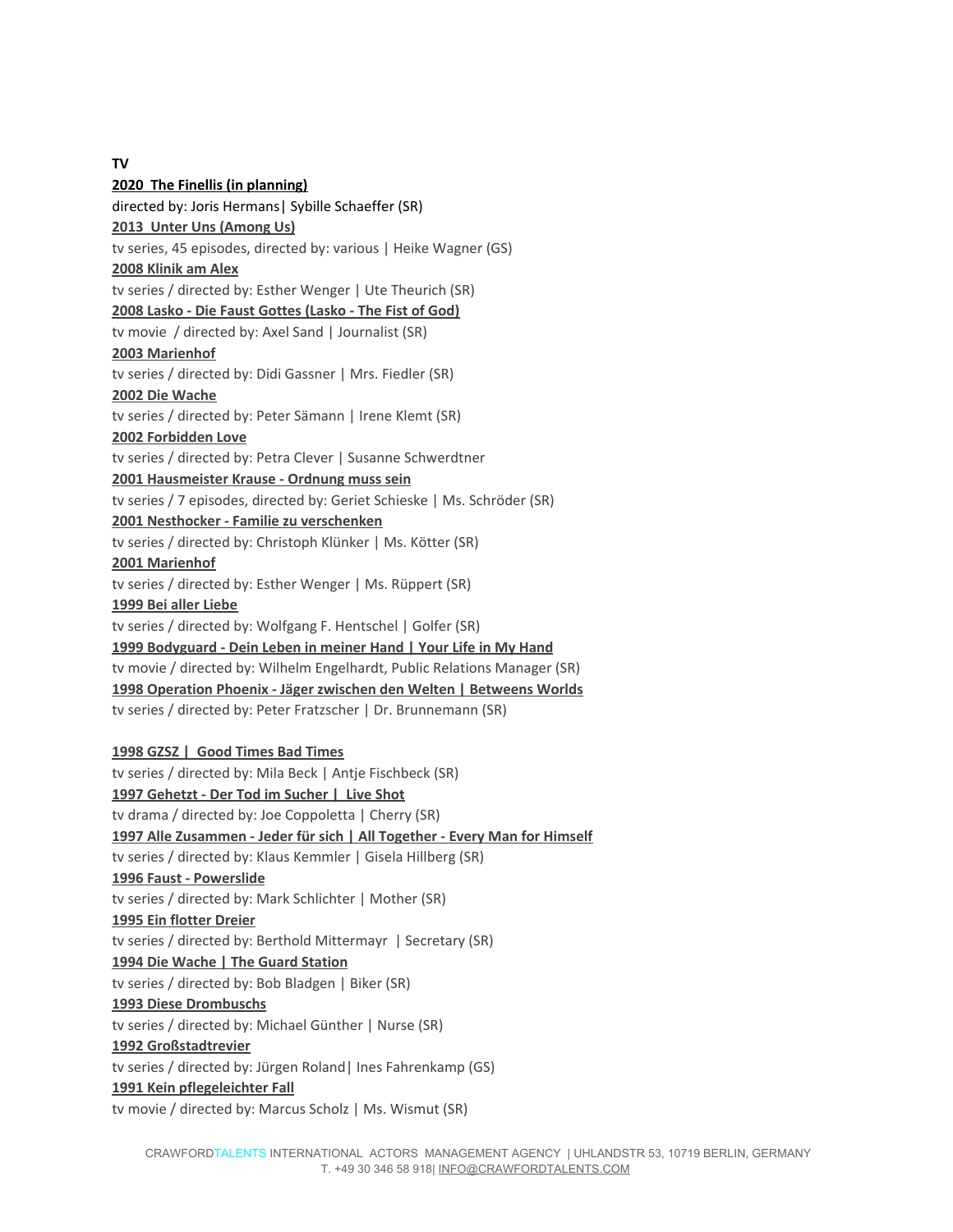**SKILLS** Voice Actor, Singing (Mezzo, Soprano), Dancing (Standard, Musical), Yoga Teacher

### **LANGUAGES / ACCENTS & DIALECTS**

German (Native), Englisch (Fluent), French (Fluent), Hessian Dialect

#### **EDUCATION | TRAINING**

Stage School Hamburg - 3-Year Degree in Drama Checkhov Actors Training - Lenard Petit Scene Studies - Daniele Legler Scene Studies + Acting Classes - Jens Roth Scene Studies - Lena Lessing Stanford Meisner Technique Classes - Mike Bernardin, Stanford Meisner Technique Classes - André Bolouri

### **SPORT**

Horseback Riding, Yoga, Parachuting, Scuba Diving